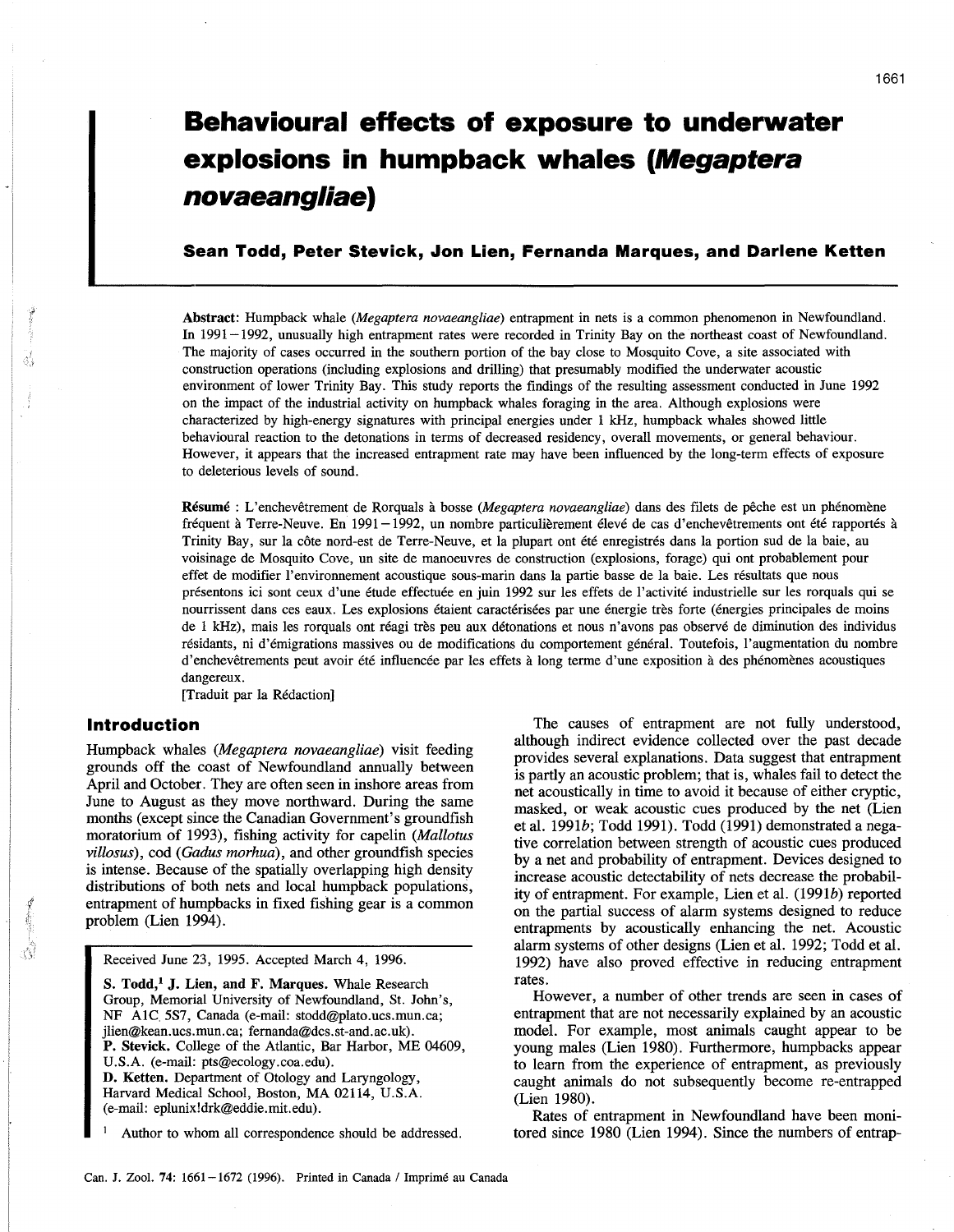Fig. 1. Map of Newfoundland, with inset detailing Trinity Bay. The explosions occurred in Mosquito Cove, Bull Arm.



ments vary each year (Lien 1979; Lien and McLeod;2 Lien and Aldrich;3 Lien et al. 1982, 1983, 1984, 1985, 1986, 1987, 1988, 1989, 1990, 1991a, 1993), one method of assessing the occurrence of entrapments on a per area basis is to calculate the percent contribution of anyone area to the annual total. Because of the non-normal distribution of such proportional data, comparisons between years should be performed using randomization methods such as those reviewed by Crowley (1992) and as used below.

The number of entrapments occurring in Trinity Bay (Fig. 1) relative to other areas is typically low (Table 1). However, beginning in 1991 and continuing throughout 1992, an offshore drilling support site was built at Mosquito Cove in Bull Arm, a small fjord leading into lower Trinity Bay  $(47°45'N, 53°50'W)$  (Fig. 1). Simultaneously with the onset of industrial activity in Bull Arm, entrapments in the Trinity Bay area increased dramatically; the combined average contribution of Trinity Bay to the annual entrapment figures for 1991-1992 (mean  $\pm$  SD = 19.34  $\pm$  6.20) was significantly higher than for previous years (mean  $\pm$  SD = 3.54  $\pm$  3.02) (Monte Carlo randomization t test, 3000 iterations,  $p <$ 0.0001; see Table 1). In addition, the majority of these entrapments were occurring in the lower areas of Trinity Bay, close to the opening of Bull Arm (Figs. 2, 3), even though fishing communities, and therefore the potential area of entrapment, extended north up both sides of the bay. The average distance from a Trinity Bay entrapment site to Mosquito Cove was significantly greater for the years prior to 1991 (mean distance  $\pm$  SD = 62.29  $\pm$  42.29 km) than during construction years (mean distance  $\pm$  SD = 35.71  $\pm$ 21.99 km) (Monte Carlo randomization  $t$  test, 3000 iterations,  $p \leq 0.0001$ ; see Table 2). Also in 1992, two re-entrapments occurred in Trinity Bay.

Some of the construction work at Bull Arm required drilling activity and sequences of underwater explosions. Initially,

<sup>2</sup> J. Lien and P. McLeod. 1980. Humpback collisions with fishing gear: arbitration and education in a whale-fisherman dispute. Unpublished report.

 $3$  J. Lien and D. Aldrich. 1981. Damage to inshore fishing gear in Newfoundland and Labrador by whales and sharks during 1981. Unpublished report.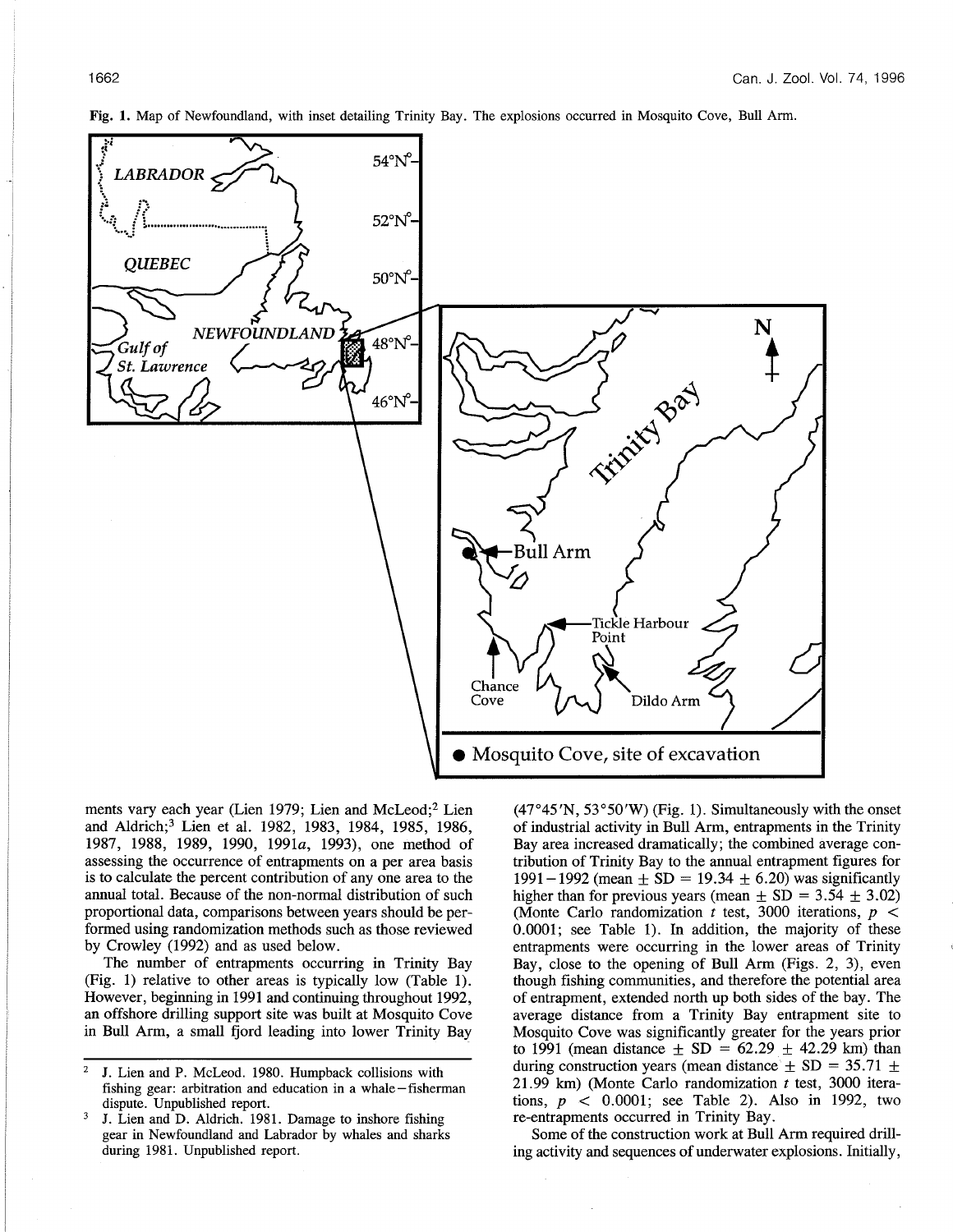## Todd et al.

**Table 1.** Percent contribution of entrapments in Trinity Bay to the annual total for Newfoundland and Labrador (see Figs. 2 and 3 for data sources) for preblasting  $(1979-1990)$ and blasting  $(1991-1992)$  periods.

|      | Number of<br>entrapments |                |            |  |
|------|--------------------------|----------------|------------|--|
| Year | Total                    | Trinity        | % of total |  |
| 1979 | 36                       | 2              | 5.55       |  |
| 1980 | 200                      | 14             | 7.00       |  |
| 1981 | 30                       | 1              | 3.33       |  |
| 1982 | 33                       | 0              | 0.00       |  |
| 1983 | 35                       | 0              | 0.00       |  |
| 1984 | 26                       | 2              | 7.69       |  |
| 1985 | 53                       | 0              | 0.00       |  |
| 1986 | 33                       | 1              | 3.03       |  |
| 1987 | 44                       | 0              | 0.00       |  |
| 1988 | 62                       | $\overline{2}$ | 3.22       |  |
| 1989 | 70                       | 5              | 7.14       |  |
| 1990 | 73                       | 4              | 5.48       |  |
| 1991 | 127                      | 19             | 14.96      |  |
| 1992 | 59                       | 14             | 23.73      |  |

fishermen in the area inferred a connection between the increased number of whale collisions and the explosions. It was reasonable to expect higher noise levels in the lower Trinity Bay area as a result of industrial operations for the period  $1991 - 1992$ . The above findings indicated that the increased entrapment rate coincided with the onset of industrial activity.

**In** fact, little is known about the effects of high-amplitude rapid-onset acoustic signals on the behaviour of marine mammals. Recent comprehensive reviews by Richardson et al. (1991, 1995) and Reeves (1992) suggest that the majority of noise-impact studies focus on continuous noise production. Importantly, explosions differ from continuous noise in that they have rapid "rise time," and produce both an acoustic and a shock-wave component (Greene and Moore 1995). Although underwater explosions represent one of the highest amplitude point-source signals in the ocean environment, few studies document reactions of baleen whales to them (Richardson 1995a). **In** the one species for which data are available (the gray whale, *Eschrichtius robustus)*, the findings are ambiguous, ranging from no response to possible displaced migration (Richardson 1995a). It is thought that the sensitivity of mysticetes to low-frequency sound might heighten their susceptibility to underwater blasts (Richardson and Wiirsig 1995), but the modelling of any deleterious effects is complicated by a lack of empirical data (Richardson and Malme 1995; Ketten 1995). It is assumed that at some critical exposure level, ear damage, manifested as temporary threshold shifts in acoustic sensitivity, will occur. As exposure level increases, such shifts become permanent (Richardson and Malme 1995). The consequences of such ear damage may range from subtle, through modification of certain behaviours that require a modicum of hearing ability, to acute, where concussive effects may lead to death (Ketten 1995).

Ą.

**Fig. 2.** Entrapment locations in Trinity Bay for the period 1979-1990, Le., prior to the onset of increased industrial activity. Number of entrapments and approximate location are shown in circles. Number and location of entrapments in Trinity Bay outside the range of the map are shown in squares, with approximate direction and distance from the upper edge of the map. Data for 1980 (14 entrapments) are omitted, as information was not available for precise locations (data are compiled from Lien 1979; Lien and McLeod, see footnote 2; Lien and Aldrich, see footnote 3; Lien et al. 1982, 1983, 1984, 1985, 1986, 1987, 1988, 1989, 1990). **e,** site of excavation.



From the above data, it was clear that behaviour of resident humpback whales in Trinity Bay had in some way been altered, as reflected by higher entrapment rates. Thus, it was postulated that the increased entrapment rate was linked to the onset of large-scale industrial operations in Trinity Bay.

**In** June 1992 we monitored the movements and behaviour of humpback whales in Bull Arm to evaluate this hypothesis. We sampled the acoustic environment during periods before and after explosions to determine the consequences of increased noise levels.

## **Methods**

Observations were recorded over a 19-day period in June 1992. Census teams in two small boats photographed individual humpbacks as they moved in and out of Bull Arm and other areas of lower Trinity Bay. Sampling was performed daily (weather permitting) along standard zigzag transects, an effort being made to document all humpbacks observed and to minimize resightings of the same individuals within any 1 d (for further details of the sampling protocol see Mattila et al.<sup>4</sup>). The sampling protocol ensured equal

<sup>4</sup> D. Mattila, P. Clapham, J. Lien, F. Larsen, J. Sigurjonsson, N. Øien, S. Katona, J. Beard, P. Palsbøll, T. Smith, and P. Hammond. 1991. Yonah: years of the North Atlantic humpback whale. Unpublished manuscript.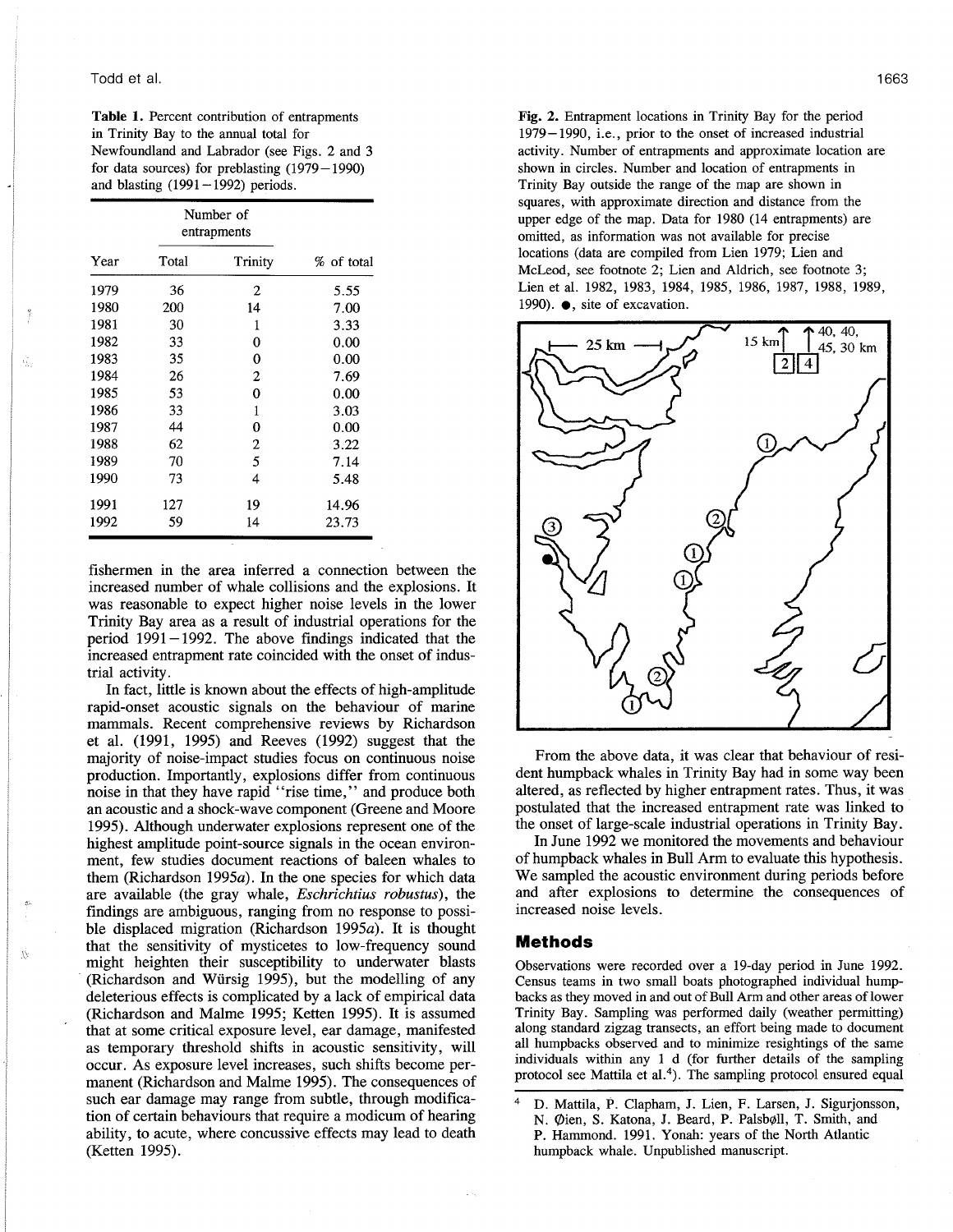Fig. 3. Entrapment locations in Trinity Bay during the years of industrial activity (1991-1992). Number of entrapments and approximate location are shown in circles. Number and location of entrapments in Trinity Bay outside the range of the map are shown in squares, with approximate direction and distance from the upper edge of the map (data are compiled from Lien et al. 1991a, 1993). **• ,** site of excavation.



Table 2. Mean distance between the site of entrapment in Trinity Bay and Mosquito Cove, Bull Arm (for data source see Figs. 2 and 3), for preblasting (1979-1990) and blasting  $(1991-1992)$  periods.

| Year | Distance (km) | SE   |  |
|------|---------------|------|--|
| 1979 | 22.4          | 15.7 |  |
| 1981 | 33.6          |      |  |
| 1984 | 6.7           | 0.0  |  |
| 1986 | 92.1          |      |  |
| 1988 | 61.8          | 26.0 |  |
| 1989 | 62.3          | 19.1 |  |
| 1990 | 84.5          | 23.3 |  |
| 1991 | 37.0          | 5.3  |  |
| 1992 | 31.9          | 6.1  |  |

Note: Years 1982-1983, 1985, and 1987 are omitted, as no entrapments occurred in Trinity Bay during these time periods. Data for 1980 are also excluded, as precise locations for entrapments were not available. Two re-entrapments are excluded from calculations for 1992 to ensure independence of data.

effort inside and outside of Bull Arm, despite varying weather (and visibility) conditions. A Global Positioning System (GPS) was used to locate sightings. Censuses were performed before, during, and after explosions. Wherever possible, census teams were blind to experimental conditions, i.e., explosion or no explosion. Individual whales were catalogued and matched for previous sightings using GPS locations to plot movements in the bay. These data were used



to calculate residency, resighting rates, and net movement toward or away from the noise source on an individual basis.

Another team monitored noise levels during and after explosions. Acoustic events were recorded on a Sony (DAT) TCD-DIO Pro II system with a 20 Hz  $-$  22 kHz flat response ( $\pm$ 1 dB), using a pair of Brüel and Kjaer 8105 omnidirectional hydrophones directed through Brüel and Kjaer 2635 charge amplifiers. Recordings were taken at a distance of approximately 1 nm (1.835 km) from the blast at a depth of  $10 \text{ m}$  (the depth of the water at this range was approximately 200 m). The recording system was calibrated using a piston hydrophone (Brüel and Kjaer Type 4223) emitting a 250-Hz calibration tone of 151 dB referenced to 1  $\mu$ Pa at 1 m. A continuous temperature - depth probe *(\I*emco Inc., Armdale, Nova Scotia) was used to sample boundary conditions throughout the water column. A sounder was used to monitor prey abundance outside and inside Bull Arm.

In one instance, blast recording coincided with the presence of a group of three humpbacks near the recording platform. Since explosions were easily seen (and heard) from the recording platform, "blind" behavioural observations of animals were not possible. However, direct behavioural consequences of an underwater explosion could be observed, including respiration rates (blow interval) and surface behaviour.

Recordings were analyzed using Canary, a sound-analysis system developed for the Macintosh PC, with an upper frequency analysis limit of 11 kHz. Sound fIles were analyzed utilizing a sampling rate of 22.3 kHz, and a Fast Fourier Transform (FFT) of 1024 points (frame length 46 ms, fIlter bandwidth 88.24 Hz).

# **Results**

#### Acoustic analysis

Explosions followed a characteristic sequence. Between approximately 1 and 20 min before the main blast, a series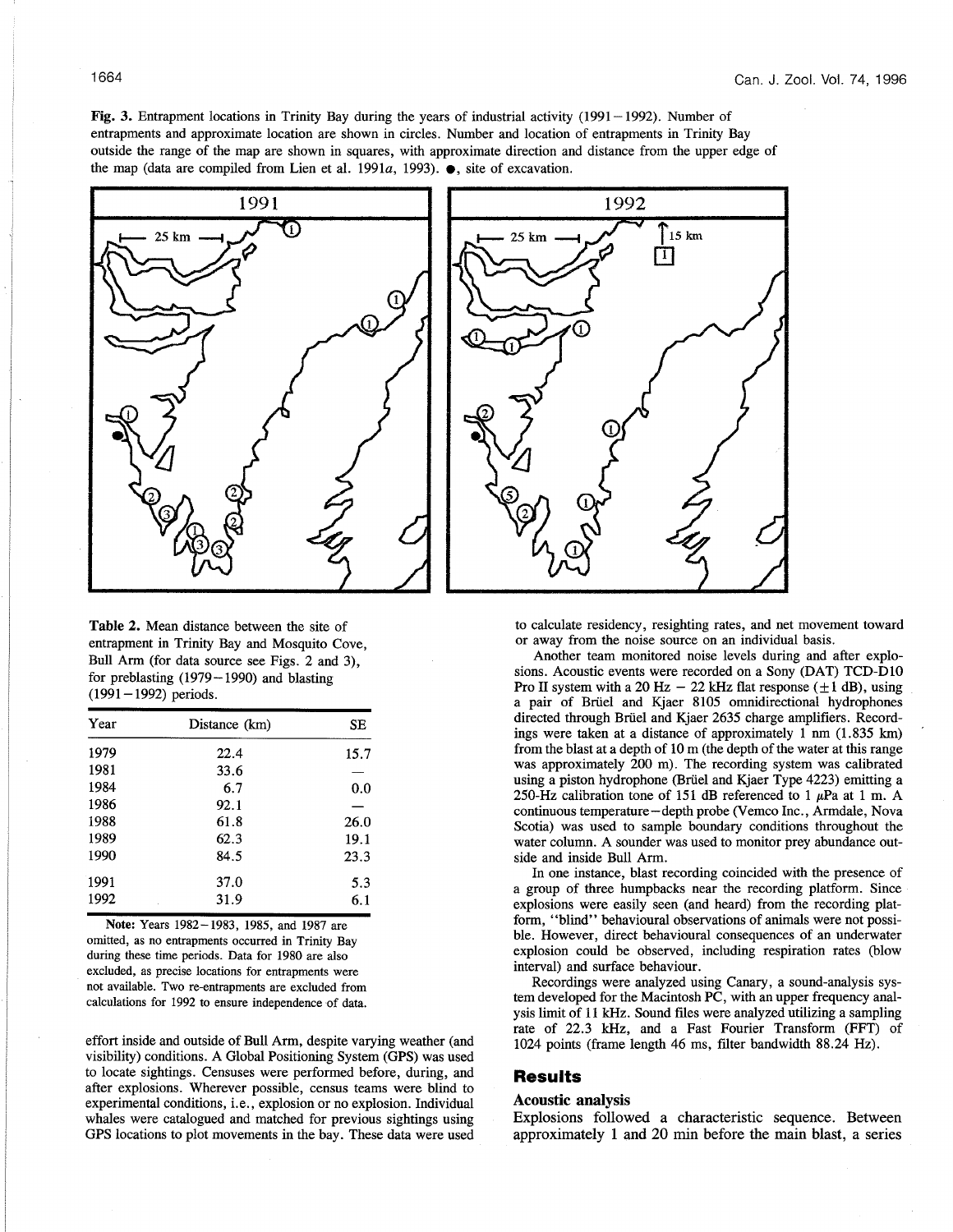**Fig. 4.** Blast schedule for Mosquito Cove. The shaded area indicates the period of study (explosion dates and charge sizes were supplied by Newfoundland Offshore Development Constructors (NODECO».



Start **(91-07-03)** Finish **(92-09-15)**

**Fig. 5.** Typical power spectra for the two types of explosion monitored at Bull Arm, recorded 1.83 km from source at 10 m depth, averaged across the duration of the signal, showing main-excavation explosion (A) and fish-deterrent explosion (B).



of smaller charges were detonated. These acted as fish deterrents, causing fish in the vicinity to move away from the blasting area. These fish-deterrent charges ranged from 30 to 60 g and were detonated in sequences that lasted  $1-2$  s.

The larger, main charges (Tovex™) typically varied between 1000 and 2000 kg, with a maximum of 5500 kg. Charges were detonated in (maximum) 248-kg packages delayed in sequence by a few milliseconds, the entire charge lasting  $2-3$  s. Charges were laid in boreholes ranging from 3 to 10 m deep in a depth of water ranging from 0 to 15 m. The blast schedule varied from three per day to one per 7 days. Figure 4 shows the blast schedule for a 400-day period with size of charge detonated.

Figure 5 shows characteristic power spectra for both types of explosion, recorded at a distance of 1 nm from source, calibrated and referenced to  $1 \mu Pa$ , averaged across the duration of the signal. Representative waveforms are given in Fig. 6. Note that both main-blast and fish-deterrent wave-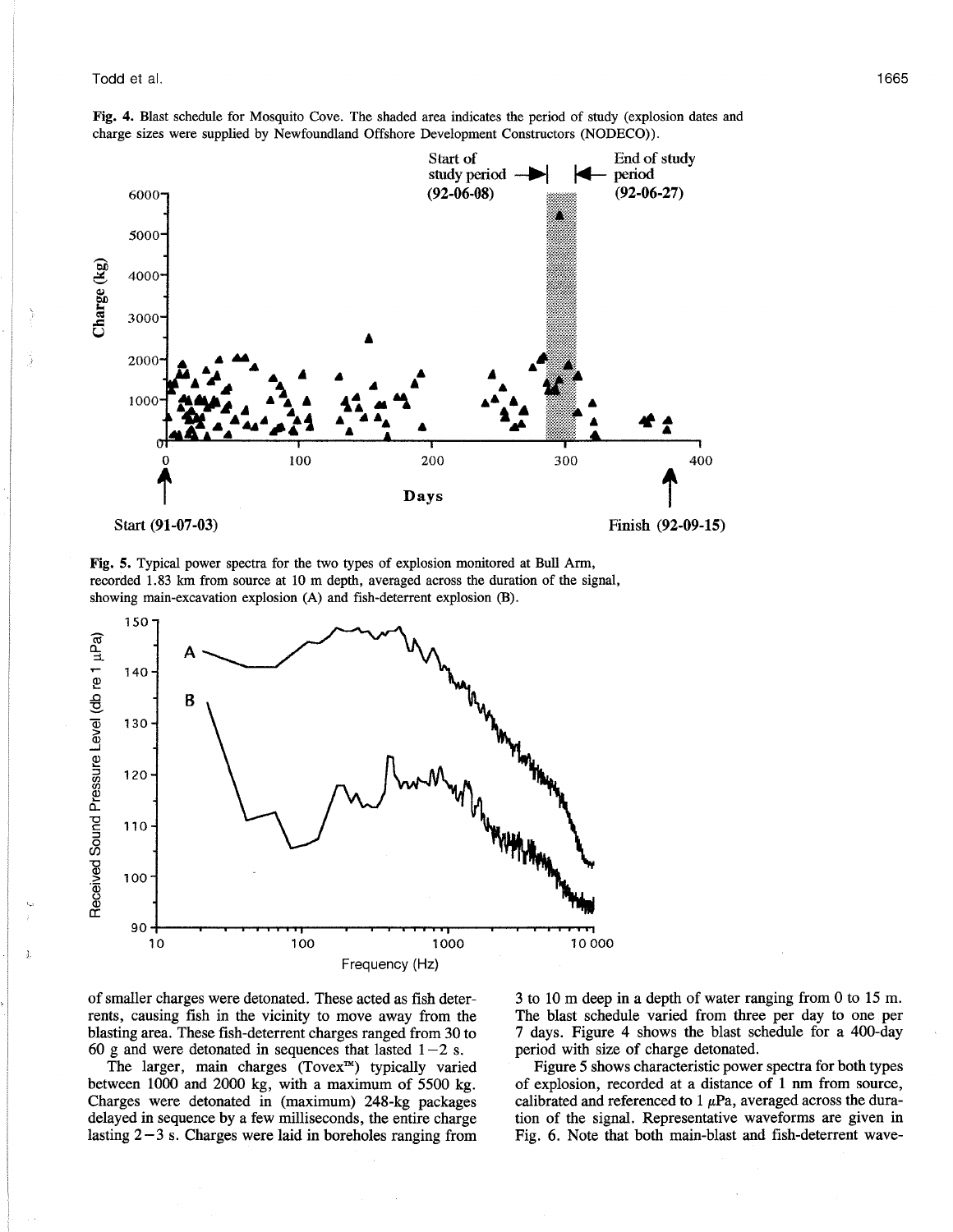

**Fig. 6.** Typical waveforms (uncalibrated) for main excavation blasts (A) and fish-deterrent blasts (B).

Time (ms)

Table 3. Characteristics of explosions in Bull Arm, recorded 1.83 km from source.

|           | Charge mass<br>(kg) | Date     | Time     | Peak amplitude<br>(dB re 1 $\mu$ Pa) | Frequency of<br>peak amplitude<br>(Hz) |
|-----------|---------------------|----------|----------|--------------------------------------|----------------------------------------|
| Deterrent | $\leq$ 1            | 92-06-25 | 17:17:44 | 123                                  | 390                                    |
| Deterrent | < 1                 | 92-06-25 | 17:18:10 | 129                                  | 414                                    |
| Deterrent | $\leq$ 1            | 92-06-25 | 17:18:37 | 126                                  | 390                                    |
| Explosion | 1450                | 92-06-16 | 12:59:10 | 148                                  | 283                                    |
| Explosion | 1510                | 92-06-25 | 17:20:58 | . 149                                | 456                                    |
| Explosion | 5000                | 92-06-25 | 19:04:15 | 153                                  | 240                                    |

Note: Fish-deterrent spectra were in fact bimodal, the first peak occurring at frequencies below the sensitivity range of the measuring apparatus; only the second, measurable peak is given here.

forms are characterized by rapid rise times (see Ketten 1995). Table 3 shows individual blast characteristics, including duration and peak amplitude. Peak source levels varied according to the size of charge, but typically reached 140- 150 dB re 1  $\mu$ Pa near 400 Hz. The maximum peak source level recorded from a partially submerged charge was

approximately 153 dB re 1  $\mu$ Pa (see Table 3). This particular blast was the largest detonated at Mosquito Cove in the 2 years of blasting.

Results from the temperature-depth probe indicated a stratified water column with two strong temperature gradients occurring at  $15 - 40$  and  $40 - 75$  m (as previously shown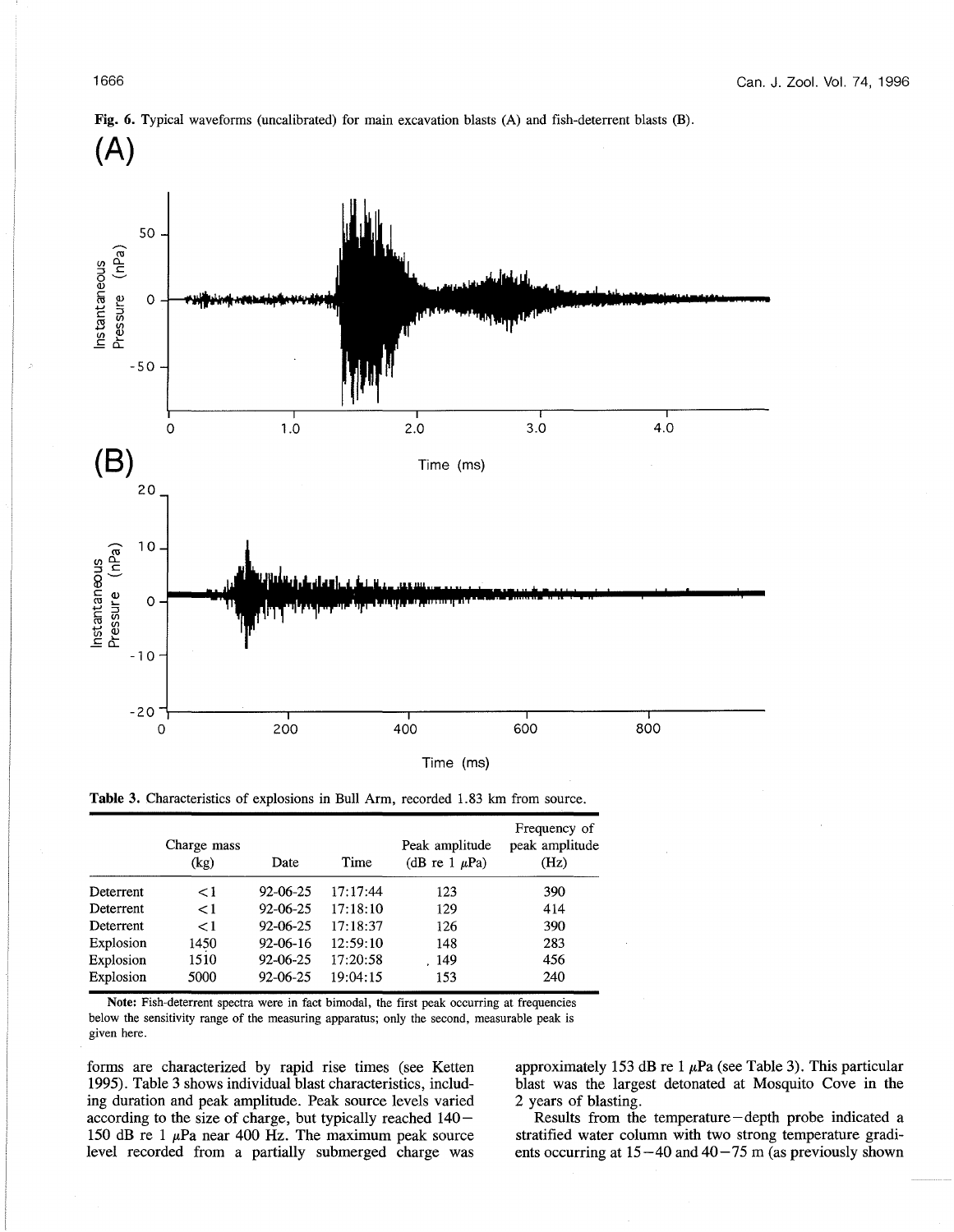Fig. 7. Temperature-depth profile of Bull Arm.



in Narayanan et al. 1991). Although no salinity or pressure readings were taken, the temperature-depth curve for this area (Fig. 7) implies a non-uniform velocity field (as per algorithms reviewed in Tolstoy and Clay 1987). Sounder observations showed an abundance of potential prey species throughout and outside of the study area, either invertebrate (euphausiids) or vertebrate (capelin, herring).

#### Resighting observations

Photographs for identifying individual whales were taken on 9 days during the 19-day period of study. On 5 of these days behavioural observations were also made. Blasts occurred on 8 days during the study period.

Seventy-one individuals were identified in southern Trinity Bay. Most  $(n = 40)$  were seen on more than 1 day; only 2 animals were photographed on 6 different days, and none were seen on 7 days or more. Individuals were identified over intervals ranging from 0 days (sighted only once) to 19 days. The mean sighting interval was 4.7 days for all animals, and 7.7 days for animals sighted more than once.

The distribution of humpback whales was tightly clumped. Figure 8 illustrates the distances of whale sightings from the blast site. The majority of sightings  $(57%)$  occurred between 3 and 9 km from the blast site. Whales were less abundant but present throughout the rest of southern Trinity Bay. The distribution of humpback whales did not change appreciably during the study; movement toward or away from the blast site between days was determined according to the difference between maximum recorded distances for each animal from two consecutive sightings. Of the 53 cases in which animals were identified on more than 1 day, 28 (53 %) were closer to the blast site on the second sighting and 25 (47%) were farther away. Restricting this analysis to the Bull Arm area (that is, within a 10-km radius of the blast site) demonstrated the same effect: of the 44 cases sighted, 20 (45%) were closer to the blast on the second sighting and 24 (55 %) were farther away.

Resighting patterns for the bay were highly variable. Overall, the resighting rate was high, with animals photographed on a mean of 2.0 days. Animals closest to the blast showed the highest resighting rates. To determine this, the mean sighting distance (MSD), defined as the average maximum distance an animal was sighted from the blast site on a daily basis, was calculated for each animal. The number of sightings (days) was then calculated for animals with a MSD in three zones: less than 10 km, between 10 and 20 km, and beyond 20 km (see Fig. 9). The mean resighting rate for each zone was significantly affected by distance to the blast site  $(F = 10.696, df = 2, 58, p < 0.0001)$ ; specifically, animals in the zone closest to the blast site (average resighting 3.2 days,  $n = 25$ ) were sighted more often than animals in either of the other two zones combined (average resighting 1.75 days,  $n = 36$ ) ( $p < 0.0001$ , Scheffé's test). Nearly half of the humpbacks identified farther than 10 km from the blast site were sighted only once.

Resighting rates did not appear to vary with blasting. To investigate this, we examined two intervals of 3 days: 92-06-09 to 92-06-12 and 92-06-12 to 92-06-15. In the first period, two blasts occurred. No blasts occurred in the second period. To compare the extent of resighting, we used a resighting factor, *R,* defined as

$$
R=\frac{2r}{n_1+n_2}
$$

where  $n_1$  and  $n_2$  are the number of individuals identified on the beginning and last days of the specified interval, respectively, and *r* is the number of individuals identified on both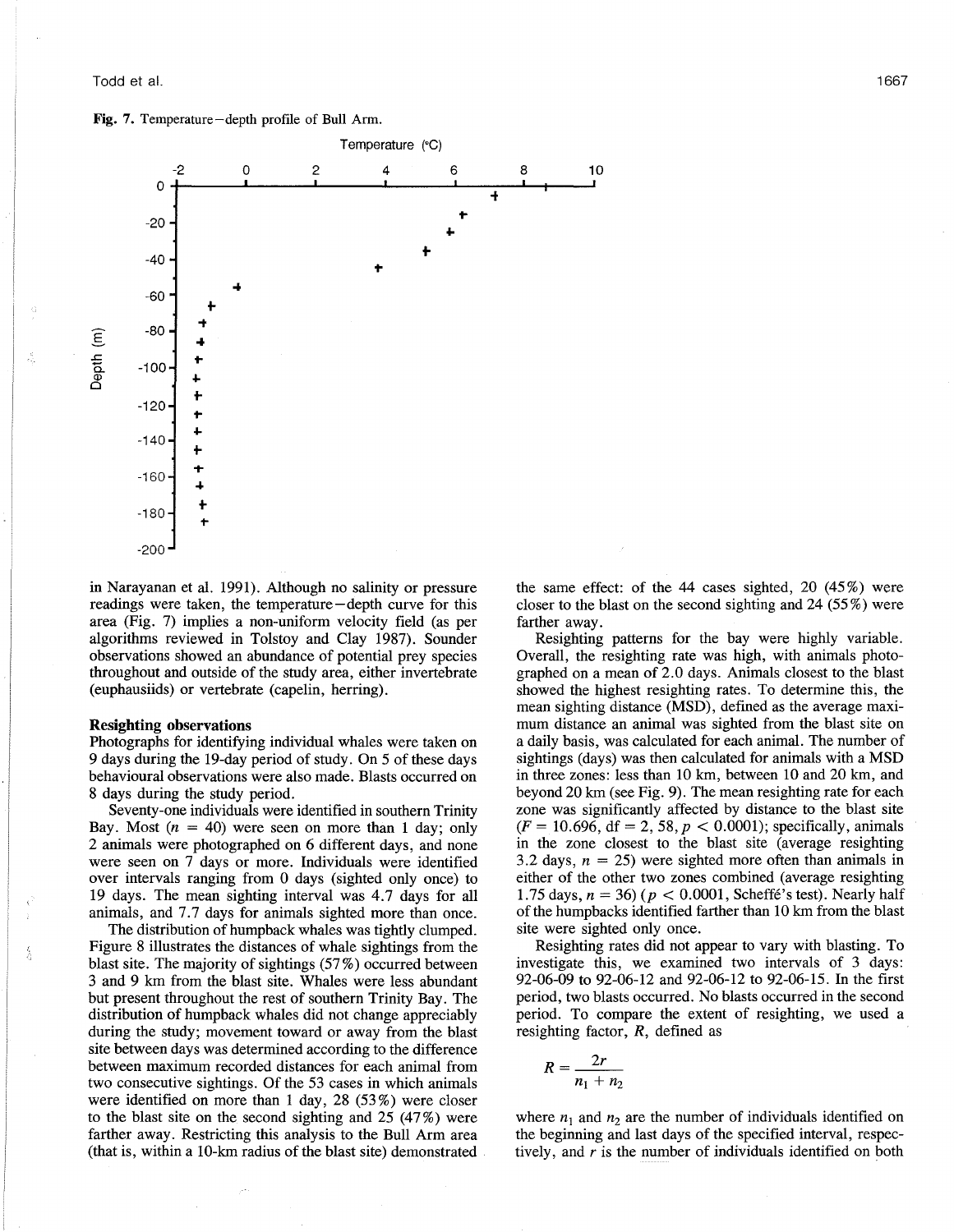Fig. 8. Distribution of sightings as a function of distance from the blast site, Mosquito Cove. Only the closest location to the blast for each animal each day is plotted, but the same whale may be represented on several days. The distances are calculated as straight lines and do not compensate for intervening shoreline. However, the only substantial geographical feature between the blast site and any whale concentration is Tickle Harbour Point, which creates a land barrier between the blast site and Dildo Arm (see Fig. 1).



Distance from Blast Site (km)

Fig. 9. Mean numbers of days on which individuals were resighted at increasing distances from the blast site.



Distance from Blast Site (km)

days. *R* varies from 0 (where no individuals are being resighted) to 1 (where all animals are identified on both days). For the above time periods, the resighting factor was slightly higher during the period when blasting occurred  $(R = 0.5789)$  than during the period when no blasting occurred  $(R = 0.5098)$ .

## **Behavioural** observations

Direct observation of whales during blast sequences indicated no unusual behaviours associated with the blasts. In one instance, the acoustics team was able to record a blast (see Table 3, 92-06-16) while in the vicinity of a group of three humpbacks. Because of the close proximity (10 m) of the recording platform to the group, it can be assumed that recorded blast levels were similar to those received by the group. Approximately 5 s before the initiation of the blast sequence the group dived and did not return to the surface until the blast sequence had ended. During the blast sequence no abrupt surface reactions (such as sudden dives, abnormal surface behaviour, or course changes) were noted, nor were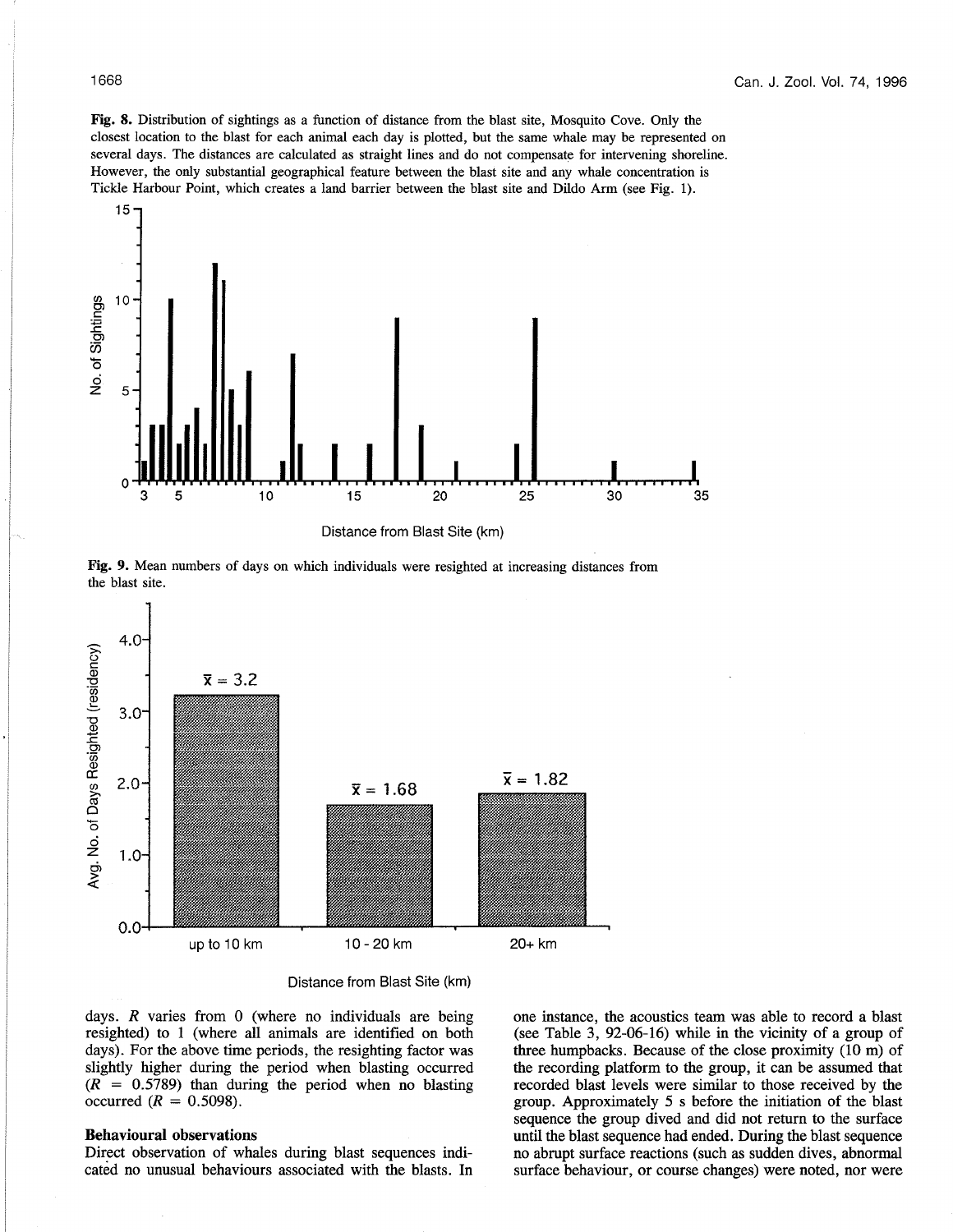#### Todd et al.

Fig. 10. Blow intervals for three humpback whales during a blast. Time is referenced to the detonation of a 1450-kg charge on 92-06-16 (see Table 3). Fish-deterrent blasts preceding the main blast occurred more than 20 min before  $t = 0$ .



Time (8)

any vocalizations recorded. Following the blast, the group remained at the surface in the same location as prior to the blast until approached within 10 m by the research boat (for a record of blow sequences see Fig. 10).

## **Discussion**

Industrial activity in ocean waters has led to concerns over noise pollution and the potential susceptibility of marine life, including marine mammals, to excess acoustic noise levels (for example, see Richardson et al. 1991, 1995; Green et al. 1994). Studies designed to identify deleterious noise levels tend to use behavioural variables as a measure of impact on the subject species (for example, see Baker et al. 1983; Ljungblad 1983; Tyack et al. 1983; Bauer et al. 1993; Frankel and Herman 1993; Richardson and Greene 1993; Richardson and Malme 1995; Tyack 1993). For convenience, these variables are typically restricted to visually observable behaviours.

This study demonstrates a paradox in behaviour-based studies. Industrial activity at Mosquito Cove, Bull Arm, during 1991 - 1992 produced a series of intense acoustic stimuli with most sound energy below 1000 Hz. Simultaneously, a dramatic increase in the rate of humpback whale entrapment was seen, with an apparent clumping of entrapment locations in southern Trinity Bay. The standard error for "entrapment distance" was smaller during blast years, suggesting that entrapments were occurring in the same areas and were less dispersed across Trinity Bay (see Table 2). Furthermore, entrapments in  $1991 - 1992$  occurred closer to Mosquito Cove, suggesting that the increased sound levels or energy may be a factor in the observed changes in the distribution of entrapments. Yet the behavioural assessment of humpbacks in situ, based on analysis of distribution, resighting rate, residency, and general behaviour, suggests that the animals were not reacting to the intense acoustic stimuli from the detonations.

Most humpback whale sightings occurred within a lO-km radius of Mosquito Cove. Geographically, this restricts the densest sightings to Bull Arm. Research platforms operating in Bull Arm during  $1991 - 1992$  reported a high abundance of potential prey items, mostly planktonic euphausiids. On several occasions groups of humpbacks were observed feeding, and opportunistic fecal collections from these individuals confirmed a planktonic diet (unpublished data). It is possible that Bull Arm acted as a zone of high productivity, attracting foraging whales to the area. Thus, the clumped distribution of whales likely reflects the distribution of available food. However, transects outside the study area indicated that prey densities were high throughout lower Trinity Bay. This indicates that the animals were not constrained to stay in the area of blasting by lack of food in other locations.

Analysis of movements of animals in and out of Bull Arm suggests little overall individual location change during residency. Since blasting occurred at intervals ranging from 1 to 6 days during the study (mean blast interval 2.9 days), most animals were present in the region for at least one blast. Yet a comparison of resighting rates during and after explosions suggests that the number of animals moving toward or away from the blast area during any interval did not correlate with blasting activity in the intervening period. Furthermore, residency was high compared with that in other bays not exposed to the industrial noise. For example, Witless Bay (Newfoundland), an area of equivalent size and productivity, had an average residency of 1. 13 days during the same time period (unpublished data).

Residency, measured as the mean number of days on which the whale was resighted, was longest closest to the blast site, that is, within Bull Arm. It would therefore be useful to assess the sound environment for that area. This study reports a theoretical maximum exposure of 153 dB re 1  $\mu$ Pa at an approximate distance of 1.8 km from source. Because of unknown propagation loss factors, exposure levels at other distances within and outside Bull Arm could not be precisely extrapolated. Exposure levels should decrease with increasing distance from the blast site. Transmission loss, as calculated from standard algorithms (Urick 1983), assumes a nonsloping smooth sea floor and sea surface, known source and receiver depth, and a uniform velocity field. Clearly, the majority of these conditions do not hold in this instance, but by using a spherical (20 log  $R$ ) spreading model (as given by Urick 1983) a source-level estimate of 209 dB re 1  $\mu$ Pa at 1 m was calculated, with a minimum level of 135 dB re 1  $\mu$ Pa at 10 km. Clearly, these levels exceed the so-called "120 dB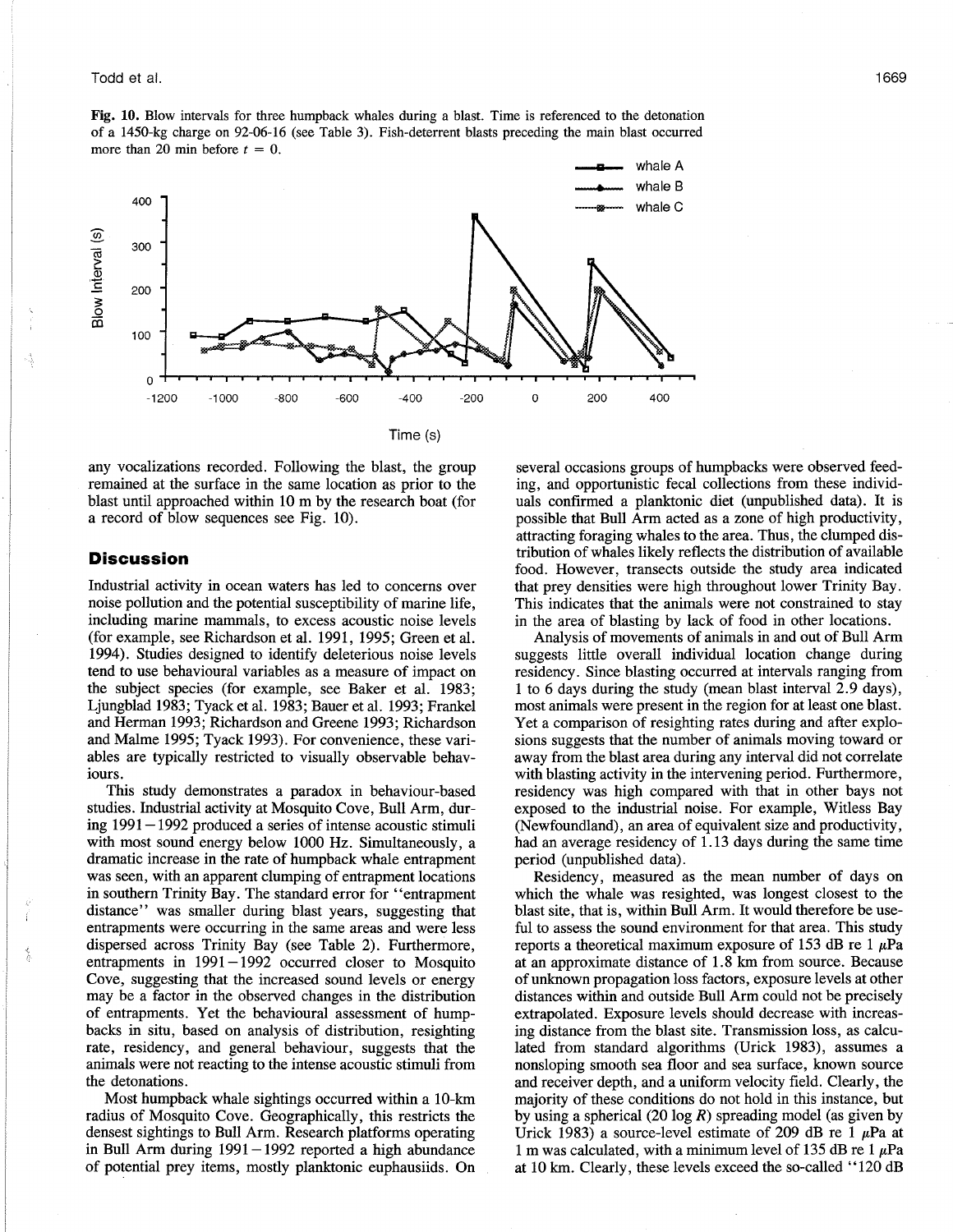criterion" suggested by the U.S. National Marine Fisheries Service (NMFS) as a guideline for the maximum sound level marine mammals could be exposed without sustaining harassment. However, there is much speculation as to the usefulness of this threshold level (for example, see Green et al. 1994).

No physical barrier prevented whales from approaching the noise source inside of our recording platform to a distance of approximately 100 m from the blast site (the location of a security-net boom). Strict surface monitoring by the construction company prior to explosions suggests that close proximity to a blast was highly unlikely; however, for some animals in the immediate vicinity of Mosquito Cove, exposure could exceed measured noise levels. Although never observed, such animals would likely account for only a small percentage of the whales resident in lower Trinity Bay in 1992. The above calculations are based on the highest noise levels recorded, which were caused by the largest charge mass. Because charge size was highly variable (mean mass 960 kg; range 30-5500 kg), presumably exposure levels would also vary. Finally, it should be noted that the blasts were short, suggesting that exposures to high-energy acoustic stimuli were brief. Again, this calls into question any comparison with the 120-dB harassment criterion used by NMFS, as it has been demonstrated that signals of short duration are less likely to induce a behavioural response than continuous signals of the same energy (Green et al. 1994).

Of critical importance in reviewing the impact of noise on marine mammals is a knowledge of the hearing abilities of the species involved (Richardson 1995b). Recent reviews have noted that little is known about the hearing range or sensitivity of mysticetes, although it is often assumed that mysticetes' hearing is acute at low frequencies (Fobes and Smock 1981; Herman and Tavolga 1980; Watkins and Wartzok 1985; Green et al. 1994; Richardson 1995b). Unlike odontocete studies, research on mysticetes' hearing is generally indirect and anecdotal in nature. No audiogram exists for the humpback whale. A number of playback and behavioural observation studies have inferred sensitivity to certain acoustic stimuli. Todd et al. (1992) demonstrated behavioural reactions to an acoustic alarm emitting a I-s pulse with a frequency of 4 kHz peak at a level of 135 dB re 1  $\mu$ Pa at 1 m; however, the signal was sufficiently broadband that the authors were unable to specify which component of the signal the humpbacks may have used as a cue. Similar alarm designs at both lower and higher peak frequencies are also detectable by humpbacks (Lien 1980). Other studies, such as Tyack (1983), have noted reactions to playback of conspecific calls.

Explosions monitored in this study fall well within the range of humpback hearing, as implied by the studies cited above, but the sensitivity to this frequency range cannot be specified. Richardson et al. (1991, 1995) review a number of studies documenting "disturbance reactions" of humpbacks to a variety of man-made sources, including seismic exploration devices. They conclude that humpbacks and other mysticetes "seem quite tolerant of low- and moderate-level noise pulses ... as high as 150 dB re 1  $\mu$ Pa" (Richardson et al. 1991), although they based this on limited behavioural measures and also note that there has been little documentation of their reaction to explosions. In contrast to research on gray whales, Malme et al. (1985) found no evidence of avoidance behaviour by feeding humpbacks when exposed to airguns producing stimuli of similar amplitudes to those found in this study. The lack of reaction to the intense stimuli created by detonations in this study is also perplexing. Here we suggest several explanations.

First, since explosions were ongoing before our study began, it is possible that local whales had habituated to the sounds. Richardson et al. (1991, 1995) remark that habituation to certain stimuli, particularly boat traffic, is an observable phenomenon in humpbacks (also see Watkins 1986). However, in this study, the frequency of explosions (mean interval 2.984 days) closely matches mean residency for animals sighted in Bull Arm (3.2 days), suggesting that, on average, animals were not exposed to more than one explosion.

A second possibility is that animals remained in Bull Arm because of greater food availability there, despite the occasional high acoustic energy level. Thus, no net movements out of the bay were observed because the benefits of remaining in the bay to feed outweighed the potential hazards of acoustic exposure. If, however, serious discomfort was associated with the blasting, food was readily available in other locations throughout lower Trinity Bay. There is little doubt that whales were feeding throughout the study period. Whether they were feeding or not, no visible behavioural reactions were observed during blast sequences.

Third, our observations were of whales at the surface. We know nothing of whale movements underwater during detonation sequences. In the one case when the acoustics team was able to directly observe behaviour, the whale group dived before the beginning of a detonation sequence and surfaced following the blast in exactly the same area, suggesting no net horizontal movement by the group relative to the noise source. Because the whales surfaced in almost exactly the same location, most of the movement that occurred in this case was in the vertical plane. It is possible that by remaining at the surface during blast sequences, whales might minimize exposure to stimuli, since (i) because of the so-called "pressure-release effect" (cited in Reeves 1992), one might expect reduced intensity levels at the surface, and (ii) because part of the humpback's head is exposed to air at the surface, sound propagation to the ear might be reduced. Unusually long surfacing patterns would presumably lead to a higher resighting rate closer to the stimulus source. While this trend was observed, residency times (as a function of distance from source) would also explain the higher resighting rates.

Finally, exposure to such intense levels of sound (even from only one explosion) may have affected the hearing thresholds of humpbacks in the bay, thus decreasing their sensitivity to acoustic stimuli. As humpbacks are thought to use net-produced acoustic cues to avoid net collisions (Lien 1980; Lien et al. 1992), a threshold shift or damaged hearing may explain the increased entrapment rate in  $1991-1992$ . An examination of the blast schedule for the periods in 1991 and 1992 in which entrapments occurred demonstrated that the probability of an entrapment in Trinity Bay occurring within 2 days or less of an explosion was 0.38, which was significantly greater than the calculated rate of 0.077 for entrapments occurring outside of a 2-day lag (z test of independent probabilities,  $p < 0.0001$ ).

Two entrapped animals released by the Entrapment Assistance Program in 1992 at Sunnyside and at Chance Cove (see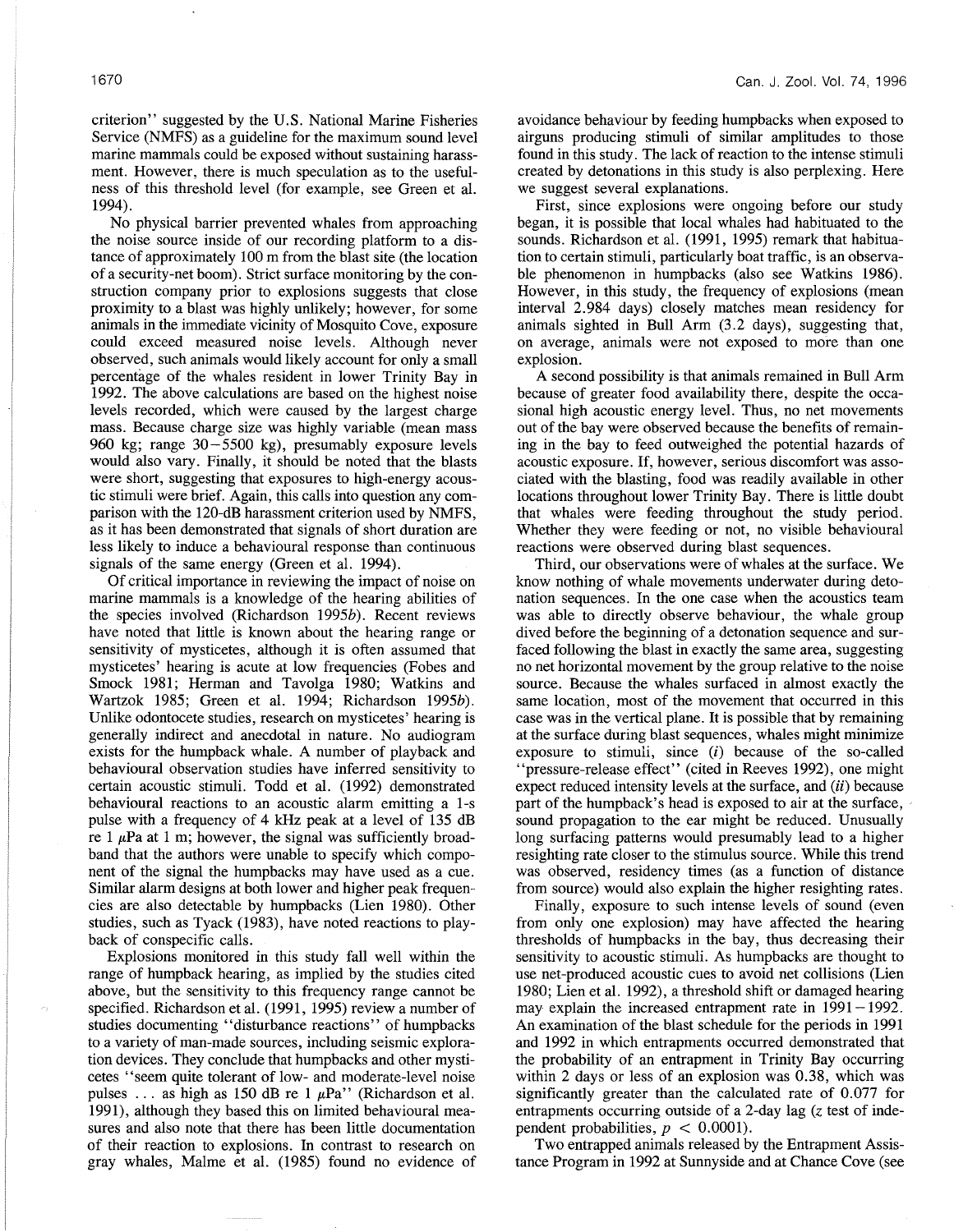## Todd et al.

Fig. 1) were individually recognized as previously entrapped. Each showed obvious fresh scarring patterns indicative of entrapment a few days earlier (Lien et al. 1993). Lien (1994) notes that, at least for the previous 15 years, animals once caught in fishing gear do not become re-entrapped. Thus, these humpbacks were the first re-entrapped animals ever observed in Newfoundland by our research team.

Tagged animal and other data indicate that entrapped animals, once freed, quickly vacate the area (personal observation; Lien 1980). However, both animals were re-entrapped within  $10-20$  km of their original entrapment locations, suggesting that neither exhibited the avoidance behaviours usually seen following release.

Both sites of re-entrapment were within 15 km of Mosquito Cove. An explosion recorded prior to the first entrapment of the second animal (see Table 3; 92-06-16) would indicate an exposure level of approximately 110 dB re 1  $\mu$ Pa (using a 15 log R spreading model for intermediate distances; Urick 1983), assuming the animal was in the vicinity of Chance Cove at the time of the explosion. If this particular acoustic event led to the entrapment of the animal, the arbitrary 120 dB re 1  $\mu$ Pa maintained by NMFS as a threshold harassment criterion is clearly inappropriate.

Increased entrapment rates and the apparent clumping of entrapment sites in lower Trinity Bay during 1991-1992 might also be explained by masking of net-produced cues by industrial noise. However, because they were of brief duration, it is highly unlikely that explosions could effectively mask continuous net cues. Alternatively, other industrial activities, such as drilling or dredging operations, affecting the ambient-noise curve were not measured in this study. Other studies have reviewed the potential impact of such noise sources (for example, see Malme et al. 1985), but do not assess their ability to affect orientation by masking target cues.

Little is known about the deleterious effects of exposure to noise in marine mammals (see Ketten 1995). Apart from the possible physical damage from shock waves, intense noise might lead to depressed auditory thresholds and decreased sensitivity, as in humans (Richardson et al. 1991; Ketten 1995). Dissections of the peripheral auditory systems of two whales found dead in nets in Chance Cove (see Fig. 1), conducted as part of our monitoring of the impact of explosions on humpbacks in Trinity Bay, demonstrated that both whales had damaged ear structures (Ketten et al. 1993; Ketten 1995), likely as a result of shock waves. It should not be inferred from this finding that all entrapped humpbacks had damaged hearing, as this is the first dissection of the hearing apparatus from any net-entrapped humpback, regardless of acoustic environment. It should also not be inferred that it was only the shock-wave component of the explosion that had a significant impact upon the whales; if they had survived the consequences of an explosion shock wave, they may have sustained equally serious auditory damage, perhaps affecting some vital aspect of their behaviour that requires undamaged hearing (Ketten 1995).

In summary, it is worthwhile to reevaluate the validity of visually detectable behaviours as measures of the effects of noise. In this study we have documented that exposure to intense sound did not observably alter residency or movement of humpbacks, but appeared to affect their orientation ability. This may have occurred because of sensitivitythreshold shifts or damaged hearing. This suggests that caution is needed in interpreting the lack of visible reactions to sounds as an indication that whales are not affected, or harmed, by an intense acoustic stimulus. To determine the impact of noise on marine mammals, both behavioural (long and short term) and anatomical evidence should be examined.

# **Acknowledgements**

The authors acknowledge the kind cooperation and financial sponsorship by NODECO, especially Dave Taylor and Bob Warren, and Hibernia Management and Development Company Ltd., especially Leslie Grantham. We also thank the many volunteers who assisted us in our observations and dissections. Funding for the first author is provided by a Commonwealth Scholarship. Partial funding for the second author and for some equipment was provided by the Island Foundation. We are grateful to the three anonymous reviewers of the manuscript for their helpful suggestions.

## **References**

- Baker, C.S., Herman, L.M., Bays, B.G., and Bauer, G.B. 1983. The impact of vessel traffic on the behaviour of humpback whales in southeast Alaska: 1982 season. U.S. Natl. Mar. Fish. Serv. Rep.
- Bauer, G.B., Mobley, J.R., and Herman, L.M. 1993. Responses of wintering humpback whales to vessel traffic. J. Acoust. Soc. Am. 94: 1848. [Abstr.]
- Crowley, P.H. 1992. Resampling methods for computationintensive data analysis in ecology and evolution. Annu. Rev. Ecol. Syst. 23: 405-447.
- Fobes, J.L., and Smock, C.C. 1981. Sensory capacities of marine mammals. Psychol. Bull. 89: 288-307.
- Frankel, A.S., and Herman, L.M. 1993. Responses of humpback whales to playback of natural and artificial sounds in Hawaii. J. Acoust. Soc. Am. 94: 1848. [Abstr.]
- Green, D.M., Deferrari, H.A., McFadden, D., Pearse, J.S., Popper, A.N., Richardson, W.1., Ridgway, S.H., and Tyack, P.L. 1994. Low frequency sound and marine mammals; current knowledge and research needs. National Research Council, Washington, D.C.
- Greene, C.R., Jr., and Moore, S.E. 1995. Man-made noise. *In* Marine mammals and noise. *Edited by* W.J. Richardson, C.R. Greene, Jr., C.l. Malme, and D.H. Thomson. Academic Press, San Diego. pp.  $101-158$ .
- Herman, L.M., and Tavolga, W.N. 1980. The communication systems of cetaceans. *In* Cetacean behaviour: mechanisms and function. *Edited by* L.M. Herman. John Wiley and Sons, New York. pp. 149-209.
- Ketten, D.R. 1995. Estimates of blast injury and acoustic trauma zones for marine mammals from underwater explosions. *In* Sensory systems of aquatic mammals. *Edited by* R.A. Kastelein, J.A. Thomas, and P.E. Nachtigal!. De Spil, Woerdwen, the Netherlands. pp. 391-407.
- Ketten, D.R., Lien, J., and Todd, S. 1993. Blast injury in humpback whale ears: evidence and implications. 1. Acoust. Soc. Am. 94: 1849-1850. [Abstr.]
- Lien, J. 1979. Whale collisions with fishing gear in Newfoundland. Report to the Minister's Committee on Whales and Whaling, Government of Canada.
- Lien, J. 1980. Whale entrapment in inshore fishing gear in Newfoundland. Report to Fisheries and Oceans, Canada, Newfoundland Region.
- Lien, J. 1994. Entrapments of large cetaceans in passive inshore fishing gear in Newfoundland and Labrador (1979-1990). Rep. Int. Whaling Comm. Spec. Issue No. 15. pp. 149-157.